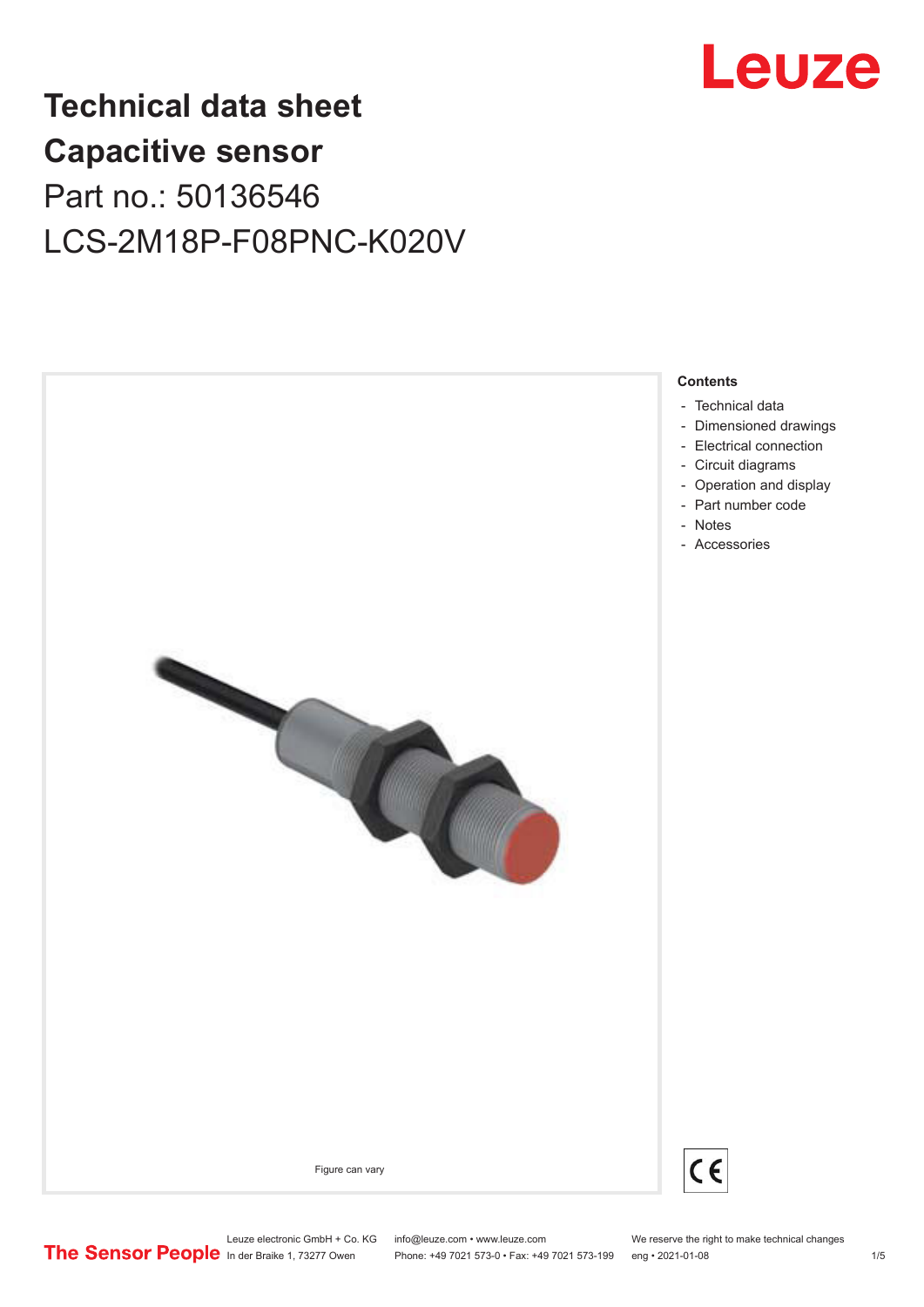### <span id="page-1-0"></span>**Technical data**

# Leuze

#### **Basic data**

| <b>Basic data</b>                                       |                              | <b>Environmental data</b>      |                  |
|---------------------------------------------------------|------------------------------|--------------------------------|------------------|
| <b>Series</b><br>Switching distance S <sub>n</sub>      | LCS-2<br>$28$ mm             | Ambient temperature, operation | $-2570$ °        |
| <b>Assured switching distance</b>                       | $6.5$ mm                     | <b>Certifications</b>          |                  |
|                                                         |                              | Degree of protection           | IP 67            |
| <b>Electrical data</b>                                  |                              | <b>Protection class</b>        | Ш                |
| <b>Protective circuit</b>                               | Polarity reversal protection | <b>Standards applied</b>       | <b>IEC 60947</b> |
|                                                         | Short circuit protected      |                                |                  |
|                                                         |                              | <b>Correction factors</b>      |                  |
| Performance data                                        |                              | Acetone                        | 0.75             |
| Supply voltage U <sub>B</sub><br><b>Residual ripple</b> | 10  30 V, DC<br>010%         | <b>Acrylic resin</b>           | 0.10.25          |
| <b>Open-circuit current</b>                             | 10 mA                        | Alcohol                        | 0.85             |
| Temperature drift, max. (in % of S,)                    | 10 %                         | Ammonia                        | 0.70.85          |
| Repeatability, max. (in % of S.)                        | 5 %                          | Aniline                        | 0.4              |
| Rated operating current                                 | 200 mA                       | <b>Gasoline</b>                | 0.1              |
|                                                         |                              | <b>Celluloid</b>               | 0.15             |
| <b>Outputs</b>                                          |                              | Liquid chlorine                | 0.1              |
| Number of digital switching outputs 1 Piece(s)          |                              | <b>Ebonite</b>                 | 0.15             |
|                                                         |                              | <b>Epoxy resin</b>             | 0.150.3          |
| <b>Switching outputs</b>                                |                              | Crude oil                      | 0.05             |
| <b>Type</b>                                             | Digital switching output     | <b>Ethanol</b>                 | 0.85             |
| <b>Voltage type</b>                                     | DC                           | Ethylene glycol                | 0.93             |
|                                                         |                              | Freon R22 and 502 (liquid)     | 0.35             |
| <b>Switching output 1</b><br><b>Assignment</b>          | Connection 1, conductor 2    | Grain<br>Glass                 | 0.150.3          |
| <b>Switching element</b>                                | Transistor, PNP              | Glycerin                       | 0.20.55<br>0.98  |
| <b>Switching principle</b>                              | NC (normally closed)         | <b>Rubber</b>                  | 0.150.9          |
|                                                         |                              | Wood, wet                      | 0.60.85          |
| <b>Timing</b>                                           |                              | Wood, dry                      | 0.10.4           |
| <b>Switching frequency</b>                              | 100 Hz                       | Carbon dioxide                 | 0                |
|                                                         |                              | Air                            | $\overline{0}$   |
| <b>Connection</b>                                       |                              | <b>Marble</b>                  | 0.5              |
| <b>Number of connections</b>                            | 1 Piece(s)                   | <b>Flour</b>                   | 0.05             |
|                                                         |                              | <b>Melamine resin</b>          | 0.250.5          |
| <b>Connection 1</b>                                     |                              | Milk powder                    | 0.2              |
| <b>Function</b>                                         | Signal OUT                   | <b>Nylon</b>                   | 0.20.3           |
|                                                         | Voltage supply               | Oil-containing paper           | 0.25             |
| <b>Type of connection</b>                               | Cable                        | Paper                          | 0.1              |
| Cable length                                            | 2,000 mm                     | Polyamide                      | 0.3              |
| <b>Sheathing material</b>                               | <b>PVC</b>                   | Polyester resin                | 0.150.5          |
| <b>Number of conductors</b>                             | 3-wire                       | Pressboard                     | 0.10.3           |
| Wire cross section                                      | $0.35$ mm <sup>2</sup>       | <b>PTFE</b>                    | 0.1              |
|                                                         |                              | Quartz glass                   | 0.2              |
| <b>Mechanical data</b>                                  |                              | Salt                           | 0.35             |
| Design                                                  | Cylindrical                  | Sand                           | 0.150.3          |
| <b>Thread size</b>                                      | M18 x 1 mm                   | Water                          | $\mathbf{1}$     |
| Dimension (Ø x L)                                       | 18 mm x 70 mm                | <b>Cement dust</b>             | 0.25             |
| <b>Type of installation</b>                             | Embedded                     | Sugar                          | 0.15             |
| <b>Housing material</b>                                 | Plastic                      |                                |                  |
| <b>Plastic housing</b>                                  | Polybutylene (PBT)           | <b>Classification</b>          |                  |
| Sensing face material                                   | Plastic, Polybutylene (PBT)  | <b>Customs tariff number</b>   | 85365019         |
| <b>Cover material</b>                                   | Plastic, Polybutylene (PBT)  | eCl@ss 5.1.4                   | 27270102         |
|                                                         |                              | eCl@ss 8.0                     | 27270102         |
| <b>Operation and display</b>                            |                              | eCl@ss 9.0                     | 27270102         |
| Type of display                                         | LED                          | eCl@ss 10.0                    | 27270102         |
| Number of I FDs                                         | $1$ Piere(s)                 | eCl@ss 11.0                    | 27270102         |

### **Ambient temperature, operation** -25 ... 70 °C **Certifications Degree of protection** IP 67 **Protection class III Standards applied** IEC 60947-5-2 **Correction factors Acetone** 0.75 **Acrylic resin** 0.1 ... 0.25 **Alcohol** 0.85 **Ammonia** 0.7 ... 0.85 **Aniline** 0.4 **Gasoline** 0.1 **Celluloid** 0.15 **Liquid chlorine** 0.1 **Ebonite** 0.15 **Epoxy resin** 0.15 ... 0.35 **Crude oil** 0.05 **Ethanol** 0.85 **Ethylene glycol** 0.93 **Freon R22 and 502 (liquid)** 0.35 **Grain** 0.15 ... 0.3 **Glass** 0.2 ... 0.55 **Glycerin** 0.98 **Rubber** 0.15 ... 0.9 **Wood, wet** 0.6 ... 0.85 **Wood, dry** 0.1 ... 0.4 **Carbon dioxide** 0 **Air** 0 Marble 0.5 **Flour** 0.05 **Melamine resin** 0.25 ... 0.55 **Milk powder** 0.2 **Nylon** 0.2 ... 0.3 **Oil-containing paper** 0.25 **Paper** 0.1 **Polyamide** 0.3 **Polyester resin** 0.15 ... 0.5 **Pressboard** 0.1 ... 0.3 **PTFE** 0.1 **Quartz glass** 0.2 **Salt** 0.35 **Sand** 0.15 ... 0.3 **Water** 1 **Cement dust** 0.25 **Sugar** 0.15 **Classification Customs tariff number** 85365019 **eCl@ss 5.1.4** 27270102 **eCl@ss 8.0** 27270102 **eCl@ss 9.0** 27270102 **eCl@ss 10.0** 27270102

| Type of display                     | l Fr |
|-------------------------------------|------|
| <b>Number of LEDs</b>               | 1P   |
| <b>Operational controls</b>         | Mul  |
| Function of the operational control | Ser  |
| Switching distance, adjustable      | Yes  |

1 Piece(s)

**Multiturn potentiometer Sensitivity adjustment** 

Leuze electronic GmbH + Co. KG info@leuze.com • www.leuze.com We reserve the right to make technical changes<br>
The Sensor People in der Braike 1, 73277 Owen Phone: +49 7021 573-0 • Fax: +49 7021 573-199 eng • 2021-01-08 Phone: +49 7021 573-0 • Fax: +49 7021 573-199 eng • 2021-01-08 2 2 /5

**ETIM 5.0** EC002715 **ETIM 6.0** EC002715 **ETIM 7.0** EC002715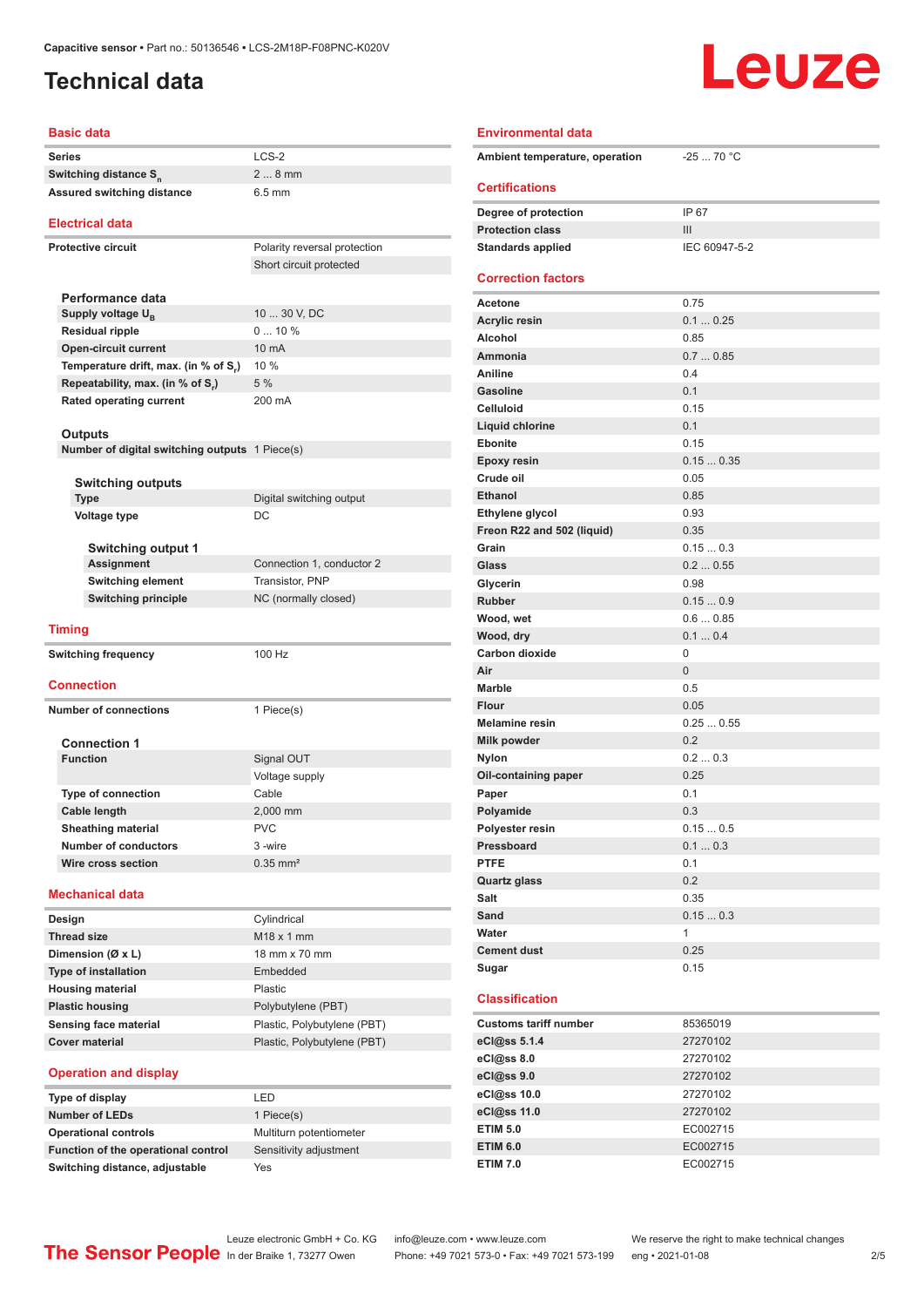### <span id="page-2-0"></span>**Dimensioned drawings**

All dimensions in millimeters



### **Electrical connection**

#### **Connection 1**

| <b>Function</b>             | Signal OUT             |
|-----------------------------|------------------------|
|                             | Voltage supply         |
| <b>Type of connection</b>   | Cable                  |
| Cable length                | 2,000 mm               |
| <b>Sheathing material</b>   | <b>PVC</b>             |
| <b>Number of conductors</b> | 3-wire                 |
| Wire cross section          | $0.35$ mm <sup>2</sup> |
|                             |                        |

#### **Conductor color Conductor assignment**

| <b>Brown</b>              | 10 - 30 V DC |
|---------------------------|--------------|
| <b>Black</b><br>OUT       |              |
| <b>Blue</b><br><b>GND</b> |              |



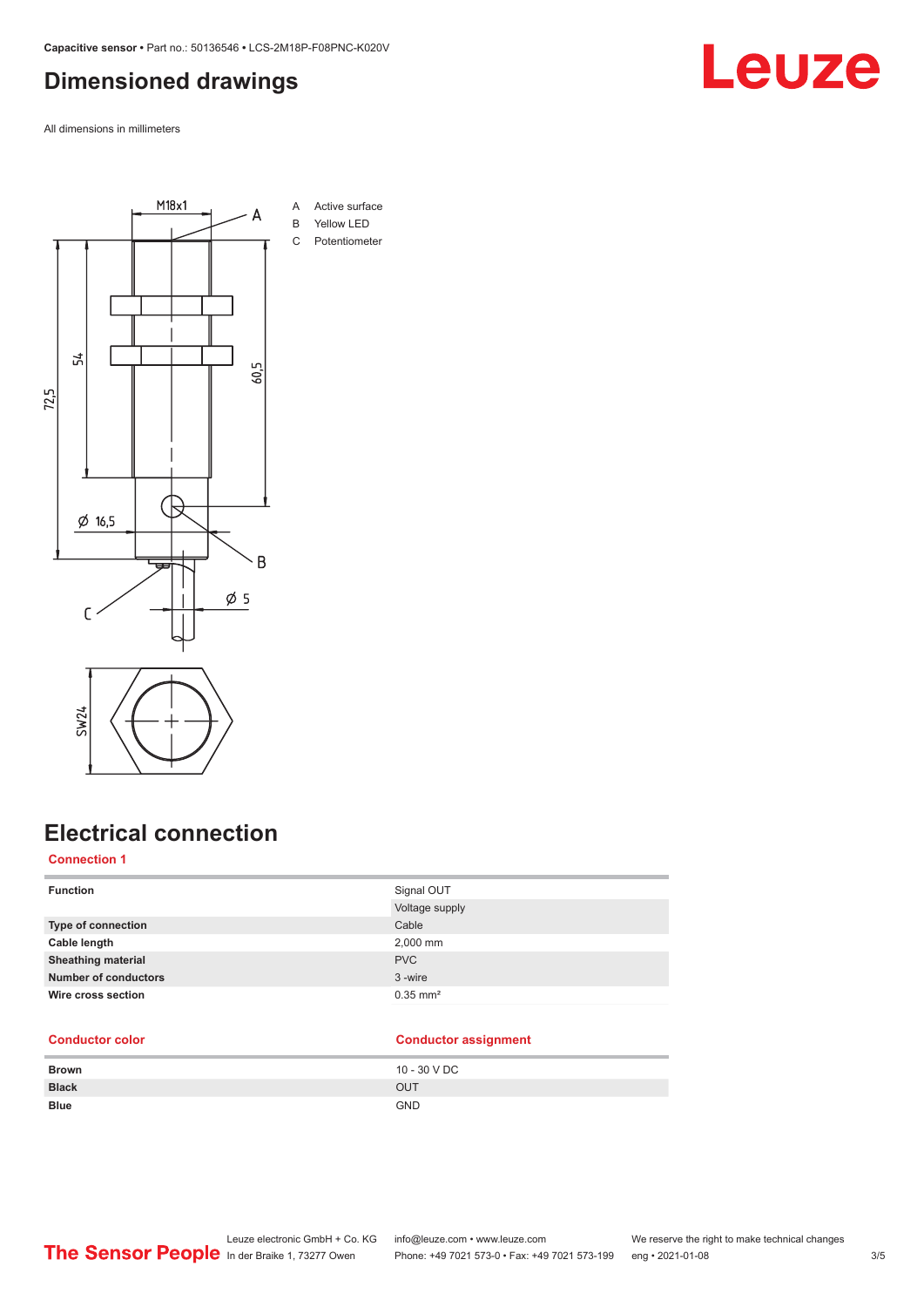### <span id="page-3-0"></span>**Circuit diagrams**





### **Operation and display**



**1** Yellow, continuous light Switching output/switching state

### **Part number code**

Part designation: **LCS-ABBBC-DDDEFF-GHHHIJJJ KK**

| <b>LCS</b> | <b>Operating principle</b><br>LCS: capacitive sensor                                                                                                                                                                                                                                                                                                                                                                                                                                                                                                                                                                                                                                                                                                                                                                       |
|------------|----------------------------------------------------------------------------------------------------------------------------------------------------------------------------------------------------------------------------------------------------------------------------------------------------------------------------------------------------------------------------------------------------------------------------------------------------------------------------------------------------------------------------------------------------------------------------------------------------------------------------------------------------------------------------------------------------------------------------------------------------------------------------------------------------------------------------|
| A          | <b>Series</b><br>1: series 1 "Extended"<br>2: series 2 "Advanced"                                                                                                                                                                                                                                                                                                                                                                                                                                                                                                                                                                                                                                                                                                                                                          |
| <b>BBB</b> | Design<br>M12: series with M12 x 1 external thread<br>M18: series with M18 x 1 external thread<br>M30: series with M30 x 1.5 external thread<br>Q40: series in cubic design, length 40 mm<br>Q54: series in cubic design, length 54 mm                                                                                                                                                                                                                                                                                                                                                                                                                                                                                                                                                                                     |
| C          | <b>Housing material</b><br>B: brass<br>M: metal<br>P: plastic/PBT<br>T: PTFE                                                                                                                                                                                                                                                                                                                                                                                                                                                                                                                                                                                                                                                                                                                                               |
| <b>DDD</b> | Measurement range / type of installation<br>F03: typ. range limit 3.0 mm / embedded installation<br>F04: typ. range limit 4.0 mm / embedded installation<br>F05: typ. range limit 5.0 mm / embedded installation<br>F06: typ. range limit 6.0 mm / embedded installation<br>F08: typ. range limit 8.0 mm / embedded installation<br>F10: typ. range limit 10.0 mm / embedded installation<br>F15: typ. range limit 15.0 mm / embedded installation<br>F20: typ. range limit 20.0 mm / embedded installation<br>N06: typ. range limit 6.0 mm / non-embedded installation<br>N08: typ. range limit 8.0 mm / non-embedded installation<br>N15: typ. range limit 15.0 mm / non-embedded installation<br>N25: typ. range limit 25.0 mm / non-embedded installation<br>N30: typ. range limit 30.0 mm / non-embedded installation |
| E          | <b>Output function</b><br>B: NC and NO contact<br>N: NPN<br>P: PNP                                                                                                                                                                                                                                                                                                                                                                                                                                                                                                                                                                                                                                                                                                                                                         |
| FF         | Switching<br>NC: normally closed contact<br>NO: normally open contact<br>NP: programmable                                                                                                                                                                                                                                                                                                                                                                                                                                                                                                                                                                                                                                                                                                                                  |
| G          | <b>Connection cable</b><br>K: cable<br>n/a: no cable                                                                                                                                                                                                                                                                                                                                                                                                                                                                                                                                                                                                                                                                                                                                                                       |
| HHH        | Cable length<br>020: length 2,000 mm<br>003: length 300 mm<br>n/a: no cable                                                                                                                                                                                                                                                                                                                                                                                                                                                                                                                                                                                                                                                                                                                                                |